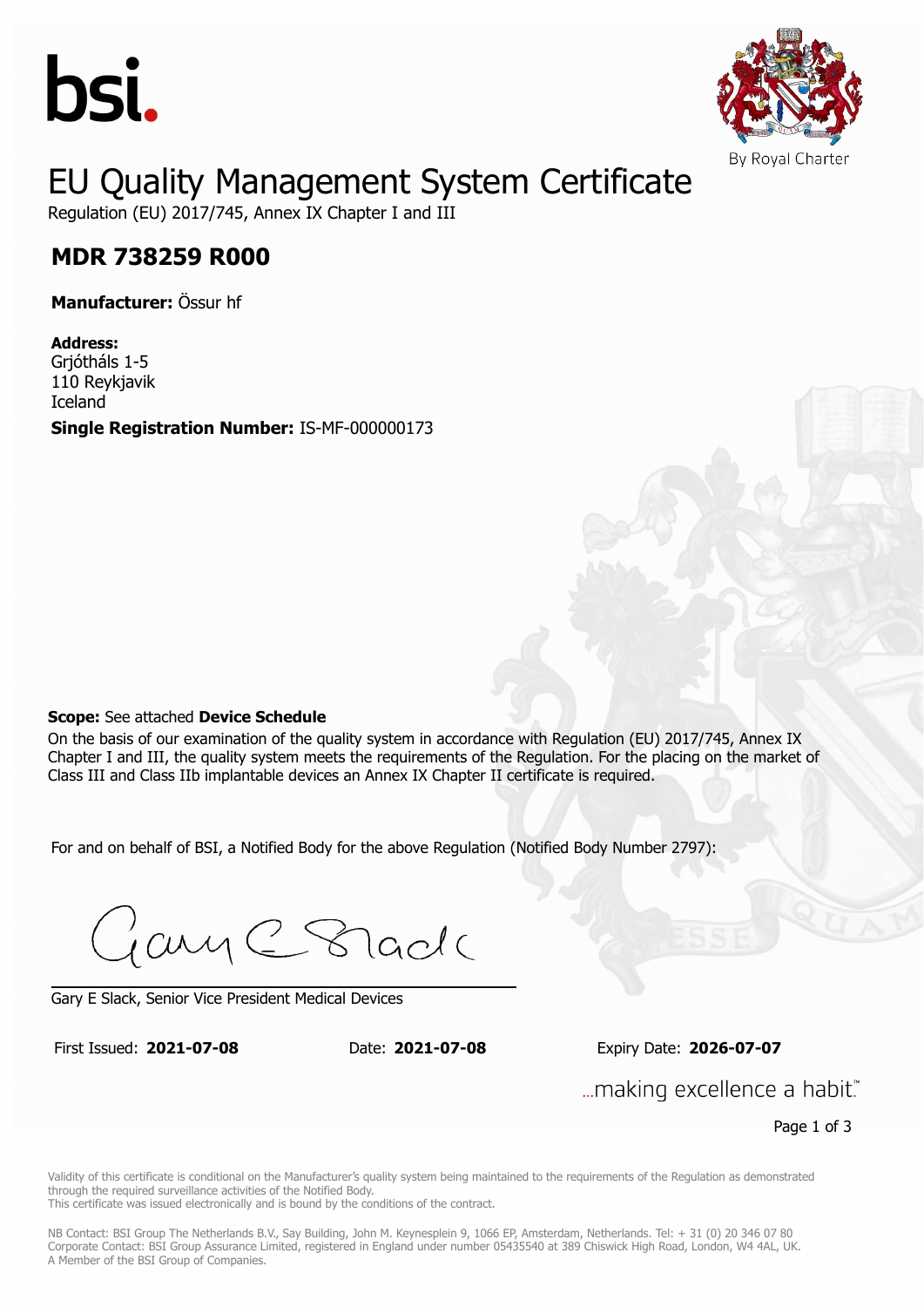



## EU Quality Management System Certificate

Regulation (EU) 2017/745, Annex IX Chapter I and III

### **MDR 738259 R000**

| Device(s)    | <b>Risk Classification</b> |
|--------------|----------------------------|
| Powered knee | Class IIa                  |
|              |                            |
|              |                            |
|              |                            |
|              |                            |
|              |                            |
|              |                            |
|              |                            |
|              |                            |
|              |                            |
|              |                            |
|              |                            |
|              |                            |
|              |                            |

First Issued: **2021-07-08** Date: **2021-07-08** Expiry Date: **2026-07-07** ... making excellence a habit."

Page 2 of 3

Validity of this certificate is conditional on the Manufacturer's quality system being maintained to the requirements of the Regulation as demonstrated through the required surveillance activities of the Notified Body. This certificate was issued electronically and is bound by the conditions of the contract.

NB Contact: BSI Group The Netherlands B.V., Say Building, John M. Keynesplein 9, 1066 EP, Amsterdam, Netherlands. Tel: + 31 (0) 20 346 07 80 Corporate Contact: BSI Group Assurance Limited, registered in England under number 05435540 at 389 Chiswick High Road, London, W4 4AL, UK. A Member of the BSI Group of Companies.